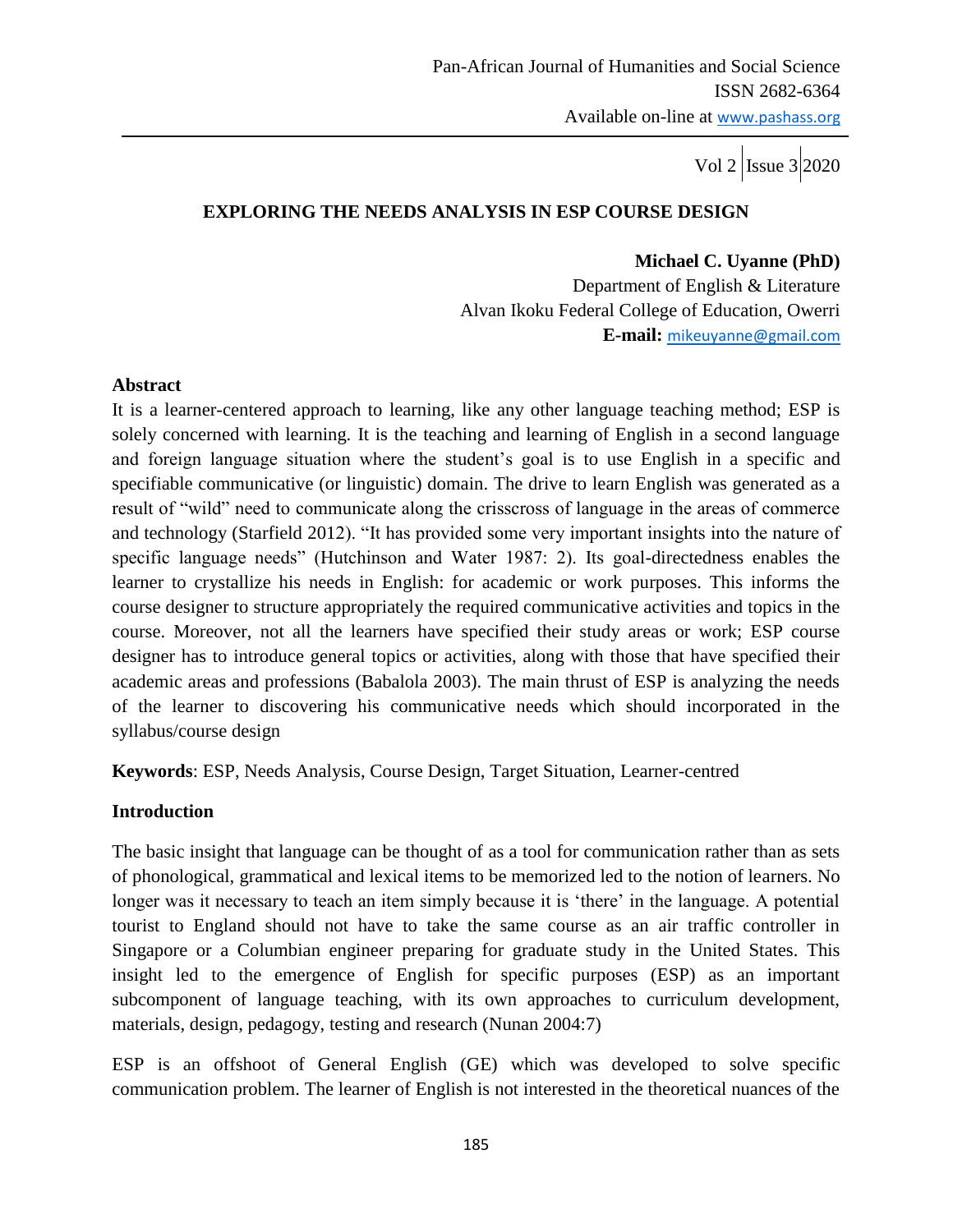language rather its instrumental purpose; that is, not running the whole gamut of the language structures. The learner requires certain language skills to proceed in his professional calling. So, he needs special communication skills for immediate integration into the working structure of his professionalism. Conversely, Hutchinson and Waters aver that, ESP is not solely concerned with the science of words or grammar, but it equally goes deeper into the underlying structures of the language; therefore, communication is not just the extrinsic features of language, it is what we read or hear, "There is need to distinguish between performance and competence as Chomsky did. That is, between what people do with the language and the range of knowledge and abilities which enables them to do it" (1987: 18).

Because the knowledge of English, he will have the enabling skills to extract relevant information from English textbooks or journals as fast as possible. These skills in addition help the learner to analyse, synthesise and evaluate every English reading material.

It is a learning-contred approach learning like any other language teaching method, ESP is solely unconcerned with learning. "It has provided some very important insight into the nature of specific language needs" (Hutchinson & Waters 1987: 2). It is equally similar to the teaching and learning of English in a second language and foreign language situation where the learner's goal is to use English in a particular domain. It is the drive to learn English as a result of the "wild" need to communicate along the crisscross of language in the areas of commerce and technology (Starfield 2011). Thus, ESP is usually goal-directed which implies that the learner is interested in English instrumentally; for study or work purposes. This informs the course designer to structure appropriately the required communication activities and topics on the course. Moreover, not all the learners have chosen their study area or work, therefore, ESP course designer should introduce general topics or activities, along with those that have specified their work and profession (Babalola 2003).

The ESP course designer must be guided by the needs of the learner, as such he has to analyse the communicative needs of the learner, and incorporate them in the communicative syllabus. Functional needs analysis must be holistic, that is, it is must be all-encompassing by taking into account the initial and target needs of the learner. "More and more individuals have highly specific academic and professional reasons for seeking to improve their language skills; for those students usually adults coursed the that fall under the "English" for special purpose (ESP) hold particular appeal" (Hortas 1999:3). So, the ESP learners are usually adults and have limited time for the language learning, so the ESP course designer should also be cognizance of this ( Babalola 2003).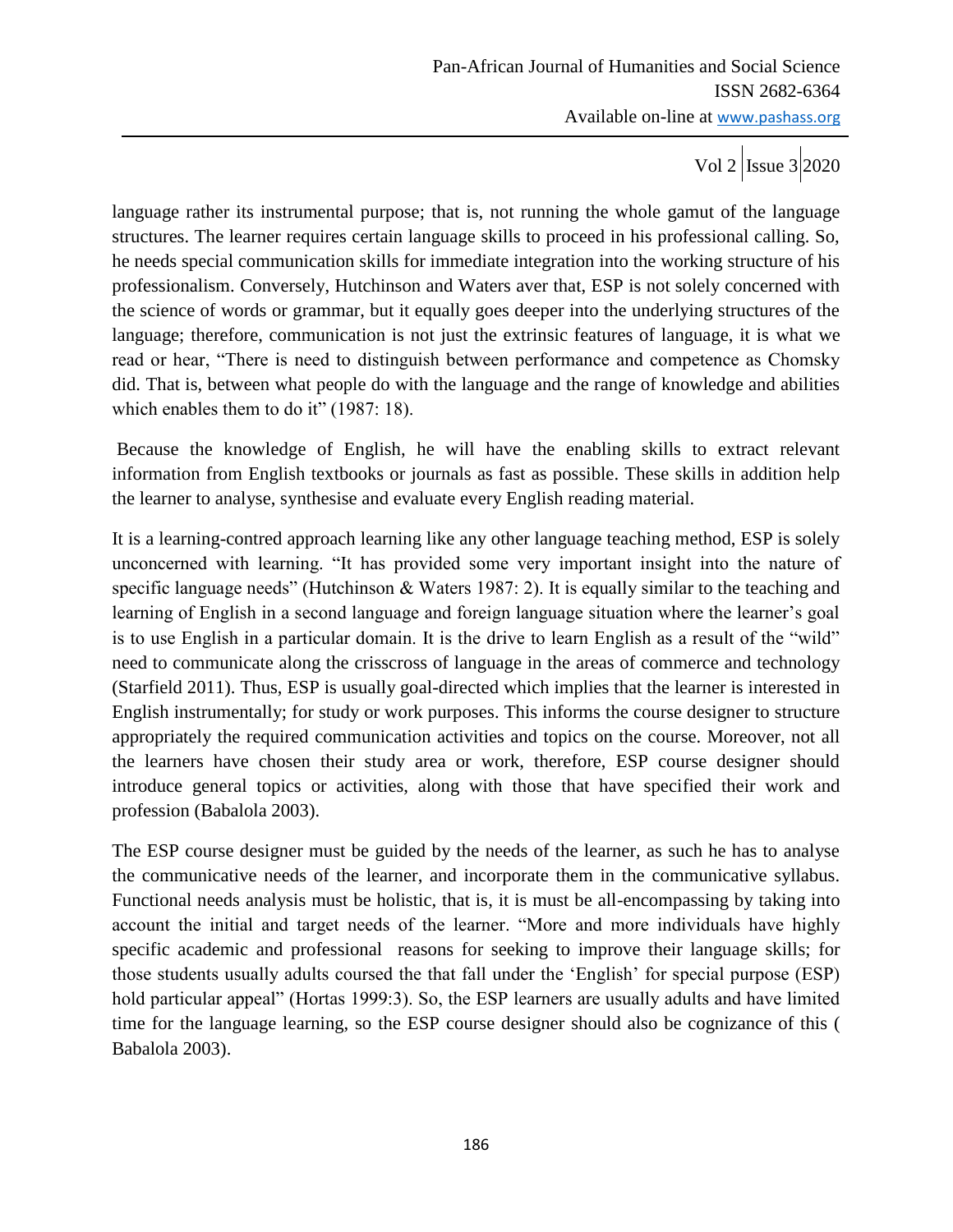ESP classes usually have "mixed" learners, that is, learners from deferent academic be background, say medical practitioners –doctor pharmacists, etc. The groups of professionals may not acknowledge that they have something in common. Differently, a company may engage its employees in an ESP class, this group may consist of different professionals, though (Babalola 2003: 139) "they will have shared knowledge of company and shared overall objectives, but they will have very different work schedules within the company".

Besides, the form of language teaching in ESP is not different from other form, but the contents vary. ESP "language teaching (SP-LT) occurs whenever the content and aims of the teaching are determined by the requirements of the learner rather than by external criteria" (Stevens 1977: 189). As such the process involved in learning ESP and other forms of language teaching are meant to facilitate effective and efficient language learning situation. So, there is no peculiar methodology or approach for ESP learning. It "is an approach to language teaching in which all decisions as to content and method are based on the learner"s reason for learning" (Hutchinson and Waters 1987: 19-20). Thus, ESP is not a product but an approach, this implies that, it has no specialized methodology and reading material. It is truly an approach because its main thrust is the need of the leaner in language teaching and learning, that, is the instrumental need of the learner to the target language. The necessary questions will relate to the learners themselves, the nature of language the learners will need to operate and the learning context" (Umera-Okeke 2005:7)

## **Needs Analysis**

ESP course is to prepare the learner to develop or learn specific and specifiable communicative needs within the target situation: academic, professional or workplace environments. One important feature of ESP course design is that the syllabus is structured to meet the varying needs of the learner (s); got from analyzing his needs. In fact, we have seen so far that language learning in ESP is not merely learnt for its own sake, but to help facilitate the path to entry into greater communicative competence for the learner, in the target situation. To make the course more interesting and motivating, the syllabus has to be functional, that is, by accounting for the needs of the learners, "who see the obvious relevance of what they are studying" (Basturkmen 2006:18).

It is a time conscious programme, so time has to be used effectively to accommodate the needs, because ESP learner has quite limited time to learn English as a result, it becomes very necessary to teach the learner the most important areas he needs: for communicative skills. It behoves therefore the course developer to identify those specific communicative needs of the learner which will be reflected in the course design/syllabus. Having identified the target situation, the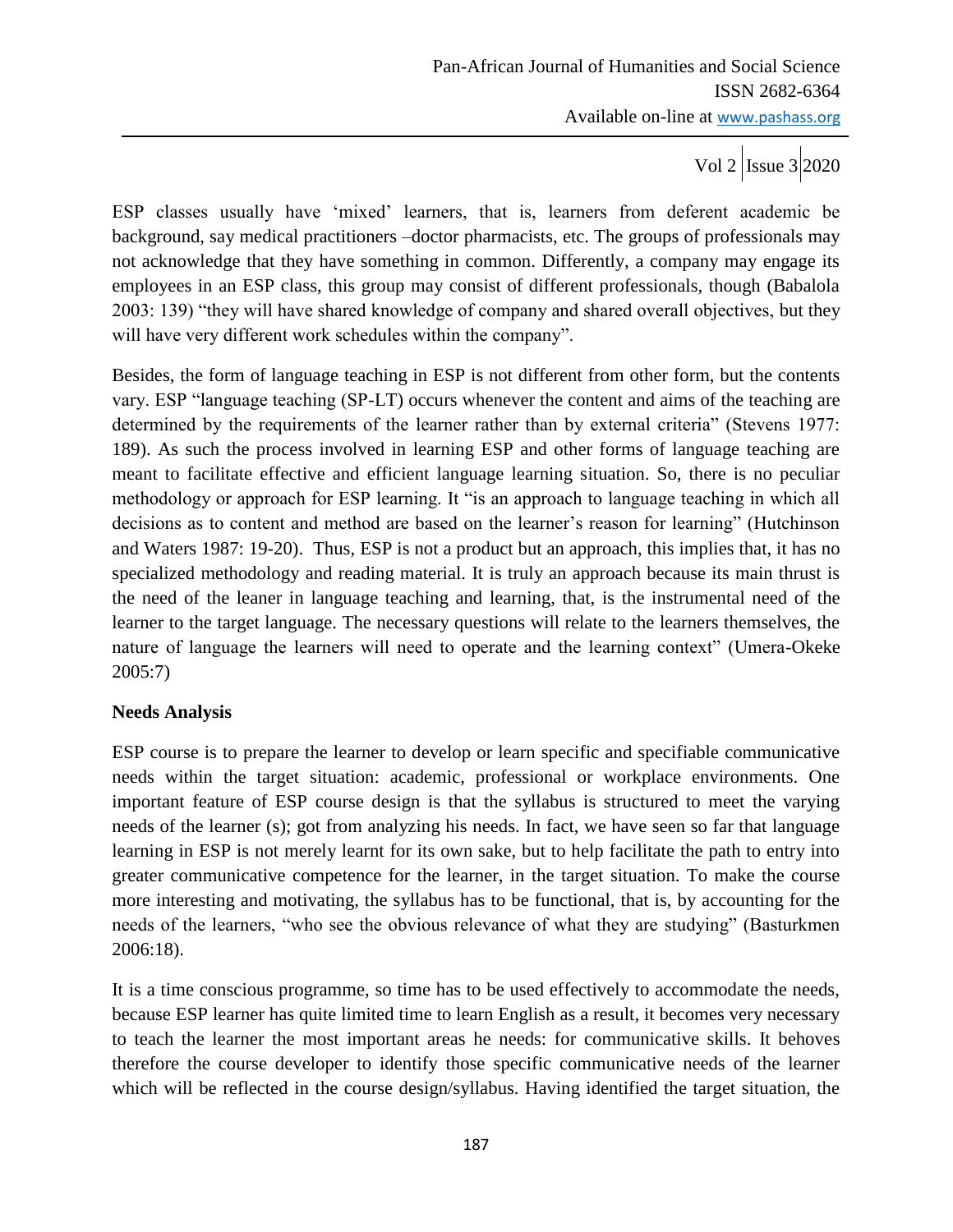course developer will thus, carry out intensive linguistic features of the target situation (Babalola 2003). All this will determine and refine the syllabus of ESP course designer which can equally help "to assess learners and learning at the end of the course" (Basturkmen 2016: 17).

"Needs analysis is an important requirement in language learning for fact-finding and data collection (Dordan 1977) for specifiable communicative needs, communicative skills, communicative situation/setting and specifiable learner. It is the pre-course activities employed by ESP course developer "to the specification of language Learning objectives" (Brundley 1989:63), because it is most vital feature in ESP course/syllabus design (Hutchinson and Waters: 1987). It is therefore "the process of determining the needs for which a learner or group of learners requires a language and arranging the needs according to priorities' (Umera-Okeke 2005: 34).

# **CATEGORIES OF INTERPRETATION OF NEEDS**

## **Narrow or Product-Oriented Interpretation**

This accounts for the communicative demands of the learner's academic area or job/ professional requirements. The learner"s needs are interpreted on the basis of the language he will use in a specifiable communicative situation. It is target language behaviour which implies what the learner will be able to do with the language, at the end of the course. It is goal-oriented interpretation of needs (Widdowson 1978). Such needs can be described as objectives (Berwick 1989). They are objective because they are gleaned from several aspects of the actual information concerning the learner, his use of English in functional communicative situation and hyper-current communicative proficiency and linguistic difficulties (Bindley 1984). Objective needs act as the first step towards designing ESP course programme.

## **Broad of Process Oriented Interpretation**

Bindley (1989) interprets needs on the premise of the individual learner in the learning situation: that is, taking into cognizance what the learner has to do in order to truly learn the language. It "relates to transitional behaviour, the means of learning" (Babolola 144). This implies identifying and incorporating the cognitive and affective variables of the learner in the learning situation. These needs were generated from the cognitive variables and affective factors which affect learning such as awareness, attitudes, personality, confidence, wants, expectations, in line with the learning of English and the learner's individual cognitive style and learning strategies (Bindley 1989:65). The biographical data/subjective needs are vital to making necessary decisions in class placement and learning mode or style.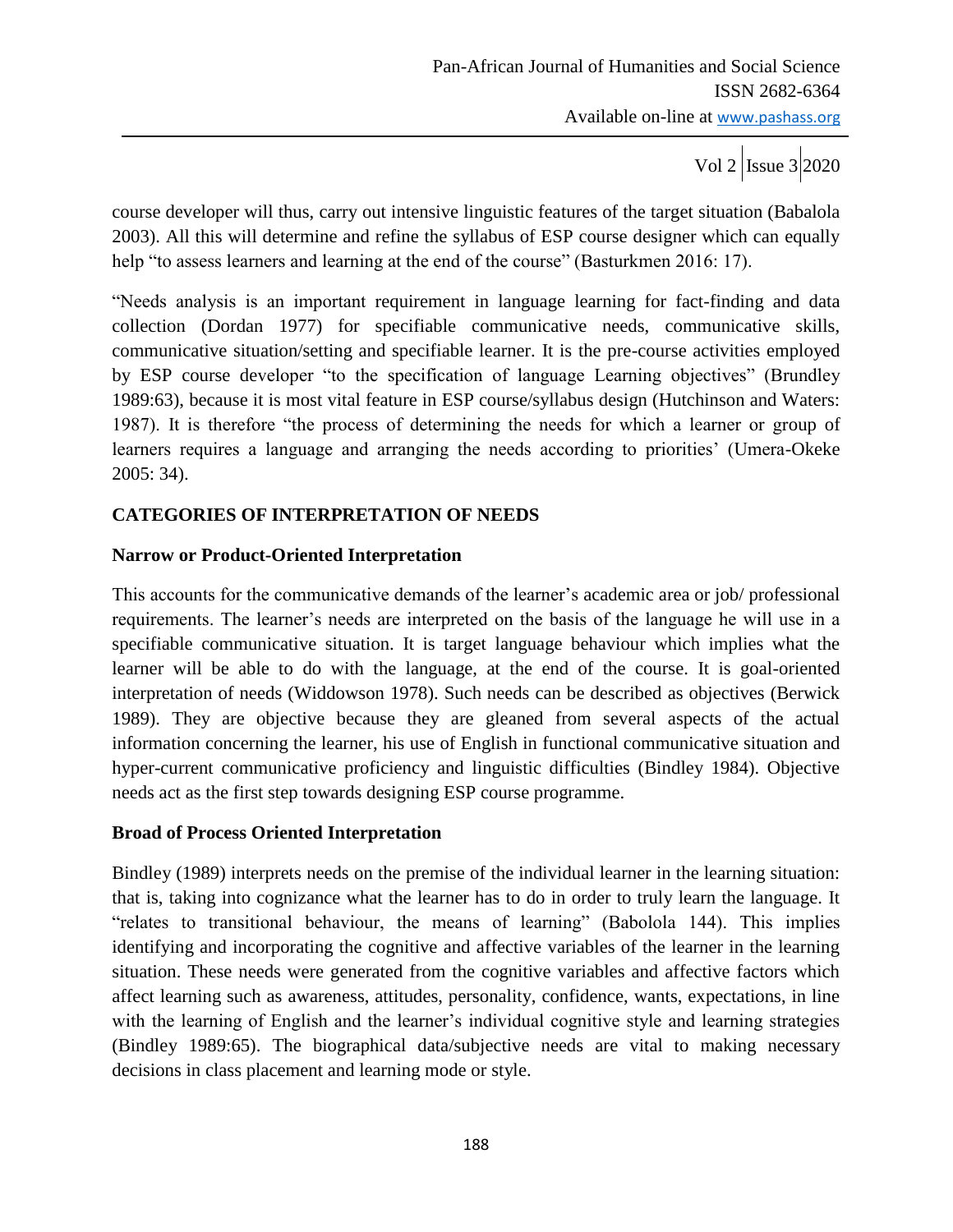Vol 2  $\vert$ Issue 3 2020

## **User- Institution or Society Interpretation**

According to Babalola (2003), the institution or society in the determining in factor on what is desirable or necessary for the learner, to learn in the ESP learning situation. Thus, the programme will be structured in line with the goal-directed intent of the "sending" institution.

## **The Gains Afterwards for the Leaner**

This interpretation of needs is concerned with what the learner ought to or would like to gain or achieve at the end of the ESP course programme. Because, learner has his personal aims in addition to (or even in opposition to) the requirements (demands) of his academic and occupational goals or needs (see. Umera-Okeke, 2005, Babalola, 2003).

## **The Learner's lack**

Needs can be interpreted as what the learner lacks in the target language which is English. In fact, this means the communicative or linguistic skills that are lacking in the communicative competence of the learner, in English. So those skills have to accounted for in analysing the needs of the learner.

## **Two Broad Approaches to Needs Analysis**

## **Target Situation Analysis (TSA)**

It is an approach to needs analysis that highlights on learner"s needs at the end of the ESP course programme. The information gathered is used for subsequent training in the academic prgrammes: English for Academic purposes, or occupational programmes: English for Occupational Purposes. This approach to needs analysis is concerned with discovering the target use of English by the learner at the end of the language course; that is, the learner's target needs which include his lacks, necessities and wants. It can also be called deficiency analysis (Umera-Okeke 2005) However, it usually helps to offer solutions on how to improve the learner"s language/communicative skills relating to his education, occupation and any other linguistic or communication situation. Lacks are the gaps that are found in-between the target. Proficiency and the existing leaner's competence; necessities or the objective needs are what are expected of the learner to know, at the end of the programme, to function efficiently in the target situation while wants or the subjective needs address the perceived wants of the leaner. This is possible because motivation is the "arouser" of learning, so a learner learns quick and well, whenever he encounters his interest or needs. In addition, this often adopts communicative syllabus design.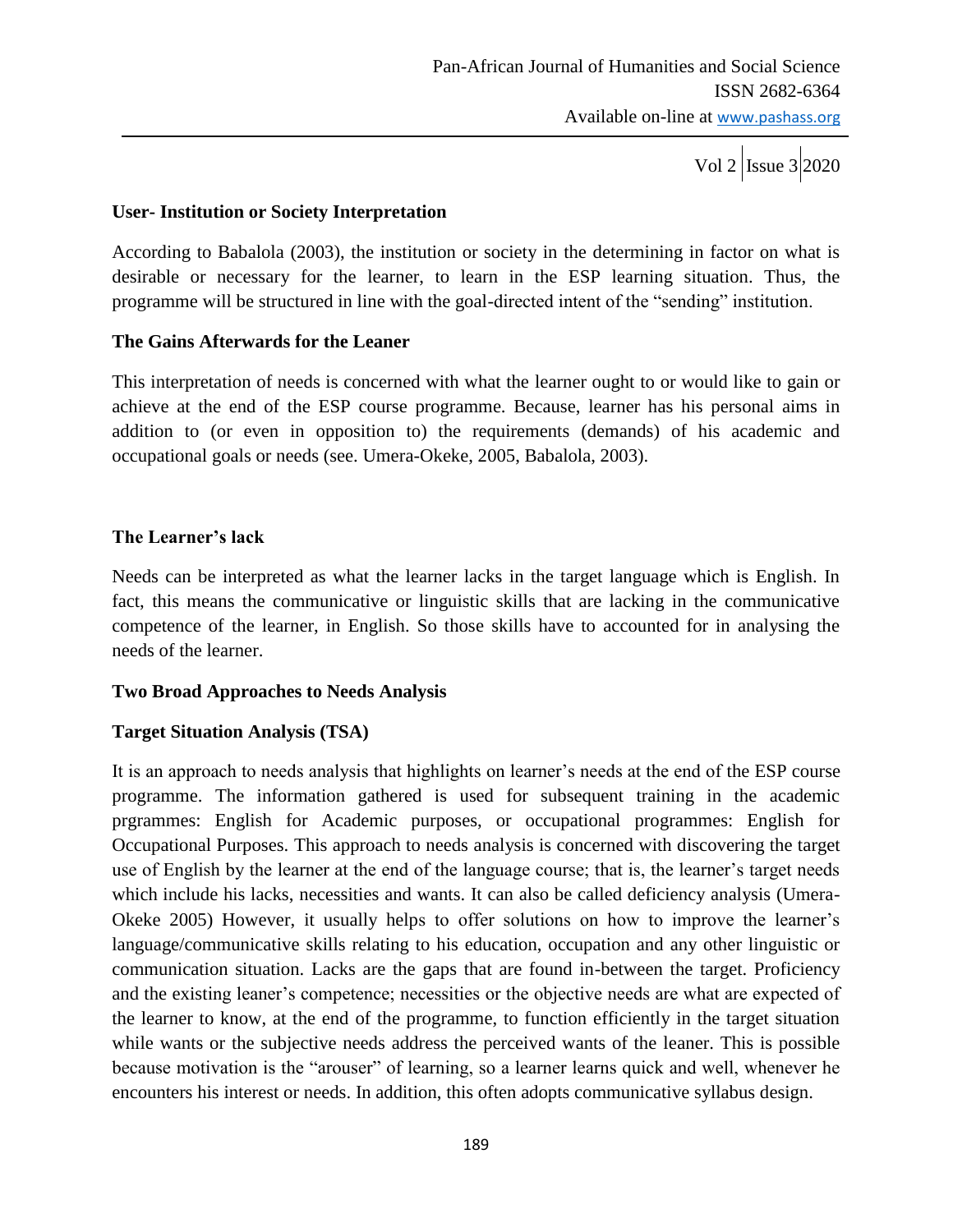Munby (1978) developed a popular framework for needs analysis which is called communicative needs processor. This consists of a set of parameter that has information on how the learner"s target situation can be arranged. This framework has been severally discussed, analysed and studied by different scholars. It has its strengths and weaknesses. One of its strengths is its comprehensive data bank (micro-skills and attitudes), use as for the designated jobs which require low level of linguistic accuracy of native-speaks-like ability and so on for the learner. "The TSA may thus pinpoint the stage at which good enough competence for the job as reached" (Babalola 2005: 145). Its critics are of the view that it is too complex and inflexible, and equally it is inherently time consuming.

The information collected about the learner may involve two different stages in the life of the learner, which includes getting the learner ready for more training programmes in English and preparing him for new occupational challenges. So ESP programmes are meant to prepare the learner for further training courses which English is the medium of expression, afterwards the learner will secure the job (Babalola 2003). In truth, the requirements for ESP course training and the target job usually differ, but differences have to be considered in the analysis the needs of the learner. For example, during the ESP course programme the learner maybe required to make/ take notes from textbooks or answer examination questions, but his profession or occupational calling may demand much of discussion and negotiation in the target language (English), with little need of reading and writing. Thus, it behooves the learner to drill himself frequently on how to answer examination questions in ESP courses and also doing substantial drill/practice on oral or spoken activities in preparation for his profession or prospective profession (Babalola 2003).

## **Present Situation Analysis (PSA)**

This presents the competence level of the learner at the beginning of the ESP programme, by discovering or investigating the learner's areas of strengths and weakness. It somewhat serves as a complement to Target Situation Analysis (TSA) by appraising what the learner possesses, lacks and needs to acquire in relation to language for the target situation needs. There are three basic sources of information which are extensively outlined by Richterich and Chancerel (1980), that form the premise of PSA establishment. They include the students/learners themselves, the language-teaching establishment and the user-institution (the learners' sponsors or place of work). This information can be collected though surveys, tests, interviews or questionnaires. The learner is the centripetal and centrifugal variables in all the processes or activities in this analysis.

To establish any of these information given, the course designer has to assess the levels of ability of the learner, that is, his resources: for instance, his level of financial and technical assistance;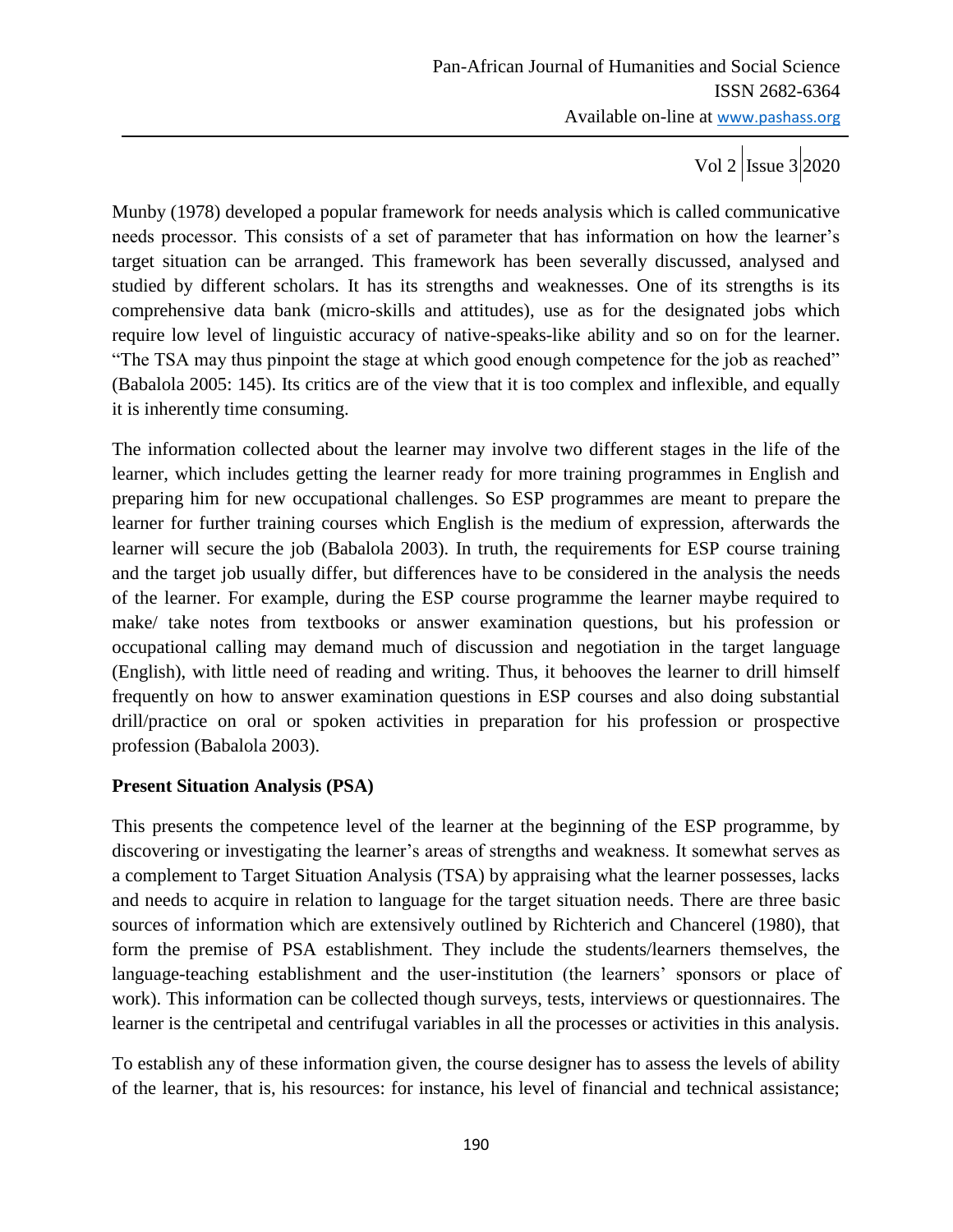Vol 2  $\vert$ Issue 3 2020

his views on language teaching and learning. Besides, the surrounding culture and society, that is, the sociolinguistic milieu, to investigate the attitudinal position held towards the use and learning of English, and also a foreign language.

PSA stands in for the shortfalls or constraints on TSA. However, linguists have deferring views on the relation of TSA and PSA; some are of the view that TSA has to be the first, while some assert that PSA should precede TSA. "But in practice, one is likely to seek and find information relating to both TSA and PSA simultaneously" (Babalola 2003: 146). In fact, a viable needs analysis has to combine the two for functionality on the part of the learner and course/syllabus designer. Thus, the learner has to be tested in all the language skills speaking and listening, reading and writing. Pre-selection test" (Yates 1977: 48) would come in form of battery test to measure the present level of attainment of the learner before the beginning of the course. He outlines pre-selection conditions which include:

- i. To provide a rapid means of assessing an employee's approximate stage of attainment in English for the purpose of forming homogenous classes.
- ii. To provide a rapid means of assessing whether an employee can participate in a single "oneoff" activity such as international seminar.
- iii. To provide a rapid means of deciding which stage test to administer employee for whom a detailed language profile is required (1977:48).

## **The Expanding of Needs Analysis in ESP**

Needs analysis investigates to establish the communicative needs of the learner and their realisations, as a result of the analysis of the communication in the target situation. That is what can also be called target situation analysis (Chambers 1980). Dudley-Evans and St John outline eight principles in analysing the needs of the learner.

- i. Professional information about the learners: The tasks and activities learners are/will be using English for-target situation and objective needs
- ii. Personal information about the learners: Factors which may affect the way the learn such as previous learning experiences, cultural information, reasons for attending the course and expectations of it, attitude to English: wants, means and subjective needs
- iii. English language information about the learner: What their current skills and language use are (*present situation analysis*) which allows us to assess (iv).
- iv. The learners' lacks: The gap between (iii) and (i)-lacks.
- v. Language learning information: Effective ways of learning the skills and language in (iv) *learning needs.*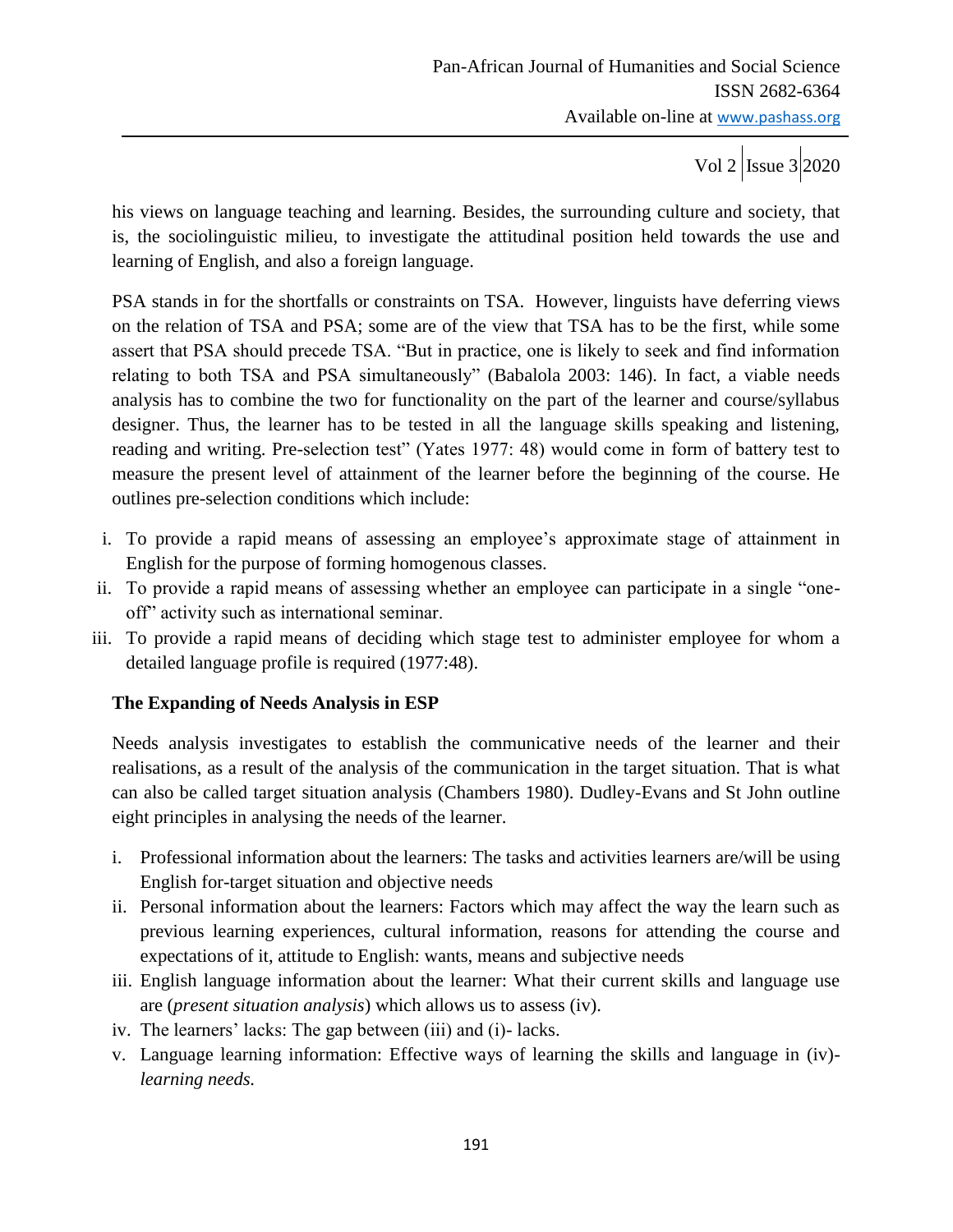vi. Professional communication information about (i): Knowledge of how language and skills are used in the target situation *- linguistic analysis, discourse analysis, genre analysis*.

vii. What is wanted from the course.

viii. Information about how the course will be run – *means analysis* (125).

## **Critiques on Needs Analysis**

Course designer optimizes language to the needs and interests of the learners to an energizing functional framework for their target communicative environments. This helps to erase the perceived "language learning anxiety" which may engender what I called *linguistic divergence*  on the learners, which simply means negative attitude. As a result the course designer must be learner-focused or centered in the descriptions of the language use in specific academic, workplace and professional domain of the learners. This will obviously illuminate the learners' target language needs by maximizing their instrumental interests in learning of the language.

- Often the information the course developer comes from the learners' institution; and these institutions have already had specific expectations about what the learners can do eventually. Therefore, needs analysis only takes care of the interests of the "sending" institutions at the expense of the learners (Auerbach 1995). Perspectives of needs vary and the needs analyst has to decide whose perspectives to take into account in designing ESP courses or synthesise divergent perspectives (Jasso-Aguilar 1990). Besides, needs analysis is a means of fitting outsiders into the communicative practices of linguistically privilege in-groups. It purports to be a neutral enterprise but in fact is often used by institutions to get others to conform to established communicative practices (Benesch 2001).
- Hutchinson & Waters (1987) posit that language needs are different from learning needs, despite the fact that the learner has to make use of some language structures/features in his target situations. It has not thus implied that the learner is willing to learn/acquire therm. Therefore, Language training for specific purposes can be a covert means to channel immigrants into marginal occupations, ensuring that they only have good enough English to be able to move out of these jobs (Tollefson 1991).
- The learners are often asked for their perceptions of needs but they may not be reliable sources of information about their own needs, especially if they are relatively unfamiliar with the job they are to perform or subject they are to study (Long 1996). Asking learners about their language needs can be problematic because they may lack awareness or metalanguage to describe these needs in any meaningful way. It is improbable that students with unsophisticated knowledge about language would make sound decisions about their needs (Chambers 1980).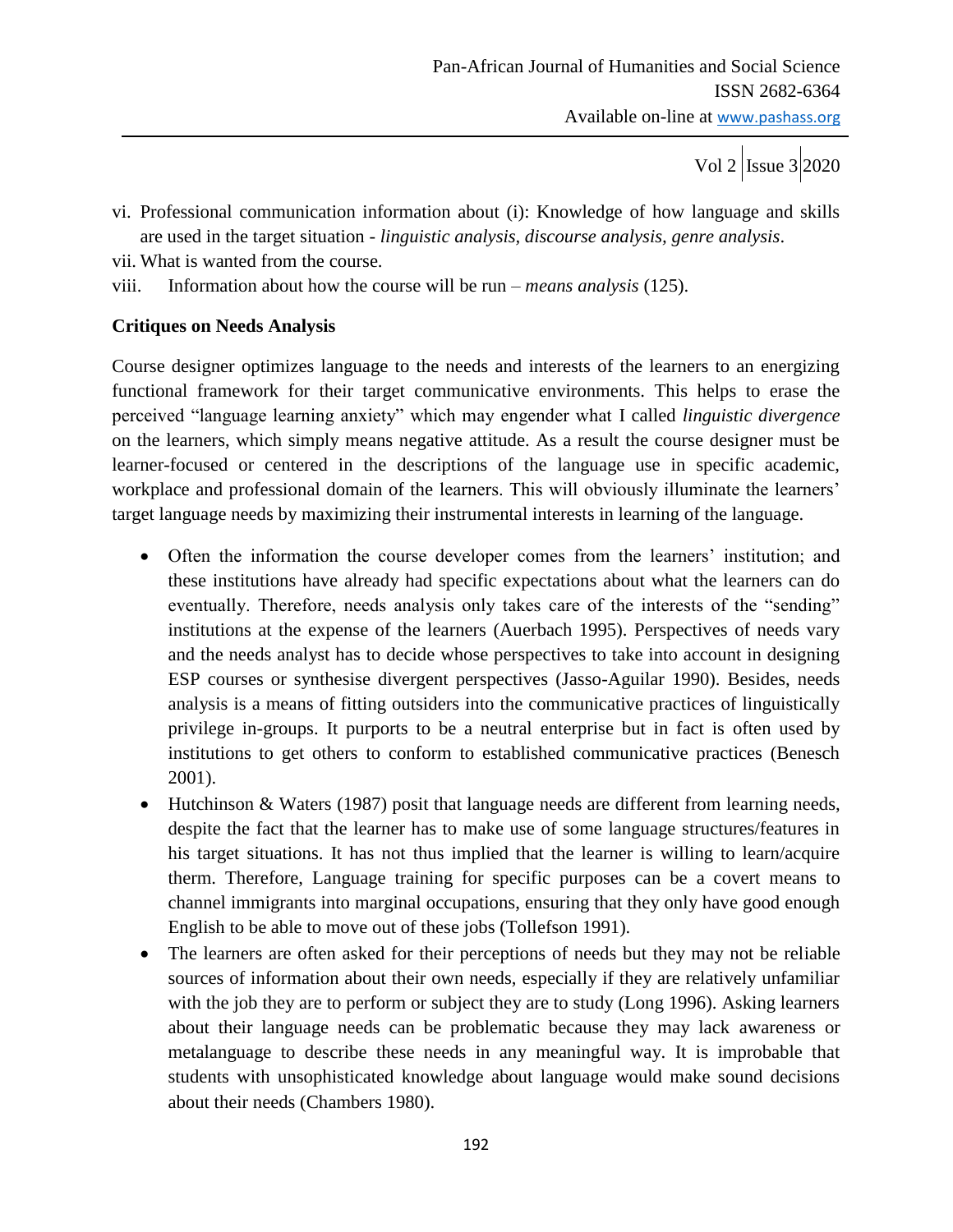Vol 2  $\vert$  Issue 3 2020

- Objective needs are not necessarily the same as subjective needs or wants. For example, engineering students may objectively need to deal with written texts concerned with technical matter but may want to read topics in English on other general interest subject. Using technical texts, topics, or tasks may turn out to be demotivating (Basturkmen 2008).
- Language use in specific situations is simply too unpredictable to be identified in any certain terms. ESP has sometimes produced a rigid view of language needs and failed to take account of the variation of language use that exists in any target situation. A striking example of a rigid approach to analysis of language needs is seen in Munby's Communicative Needs Processor, conducted in 1978. This approach involved the attempt to identify not only the English language functions that would be needed (for example, by a waiter working in a Spanish tourist resort) but also the actual linguistic formula for realising these functions (Basturkmen 2006:20).
- Basing course designs on needs analysis may lead to language training rather than language education. Learners are trained to perform a restricted repertoire of the language rather than to develop underlying linguistic competence of the language because they are deprived of the generative basis of language (Widdowson 1983).

However, the courses developer should be in contact with the local situations towards developing the courses in ESP. That is, the courses should be patterned within the confines of the thinking and learning of the local culture. In addition, the anticipatory constraints should be equally captured. Jordon therefore asserts that, "it allows sensitivity to situations in any country and discourages the imposition of alien models (of teaching, methodology, and learning)" (Jordan 1977:28). He exemplifies this below, from the data generated from the learner, course developer and teacher, employer or sponsor and target situation: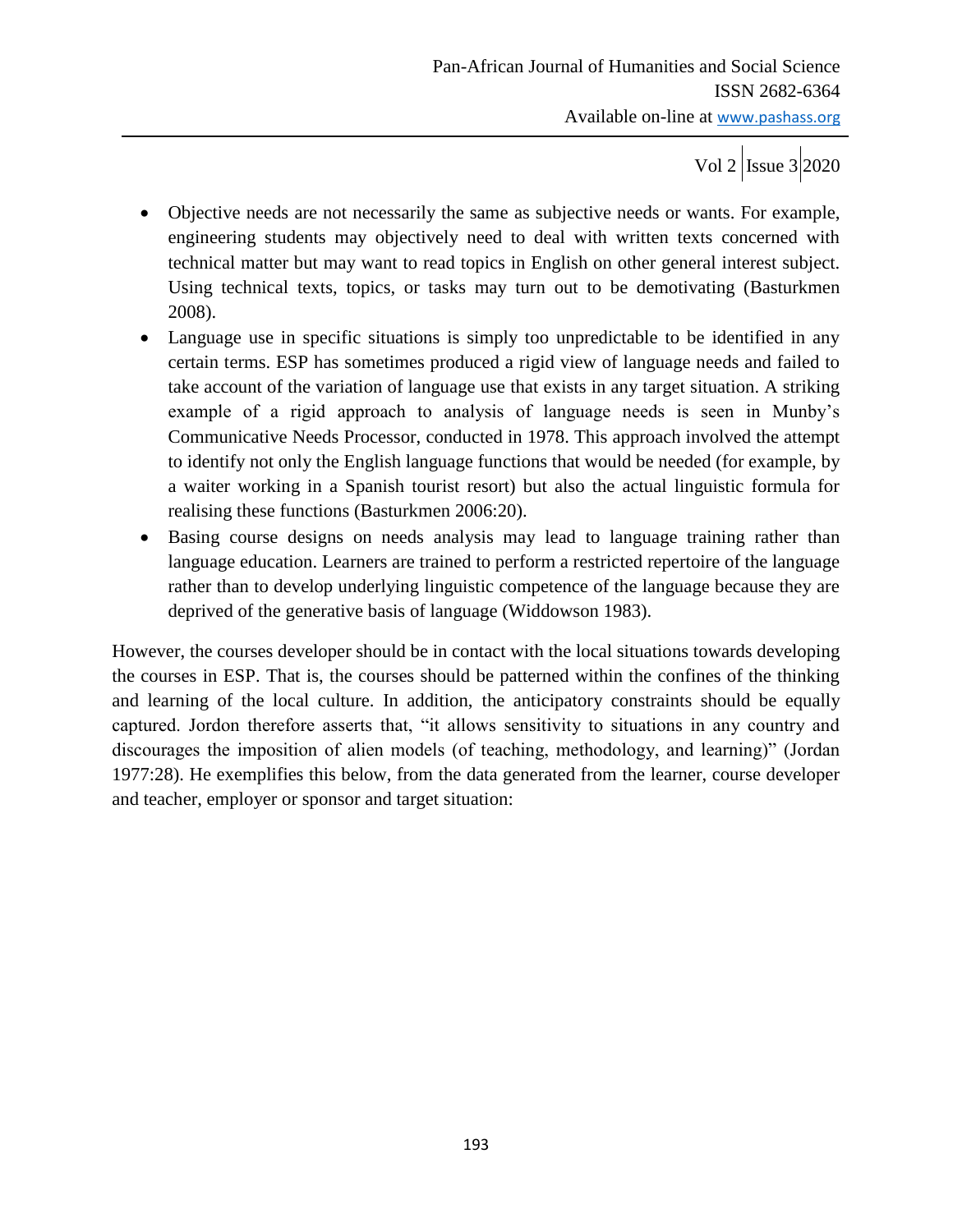Vol 2  $\vert$  Issue 3 2020

# **JORDAN SUMMARY OF NEEDS ANALYSIS**



**Method of collection for Needs Analysis**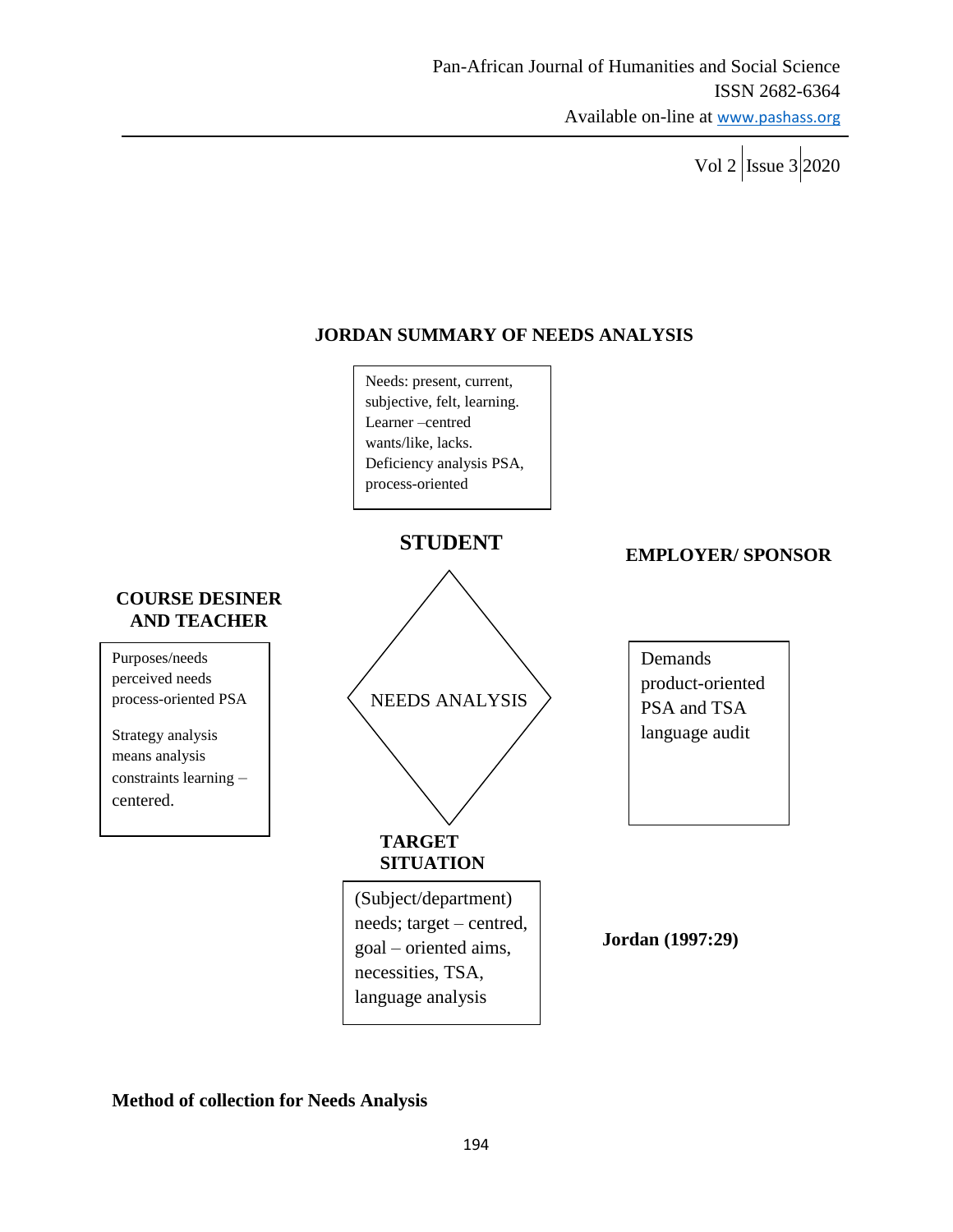ESP course designer employs different methods/techniques in the collection of information (data) about the learner"s needs. These may include, interview, observation, data collection (that is gathering texts; informal consultations with sponsors, learner"s and others), and questionnaires (Hutchinson & Waters 1987). Eclectism of these methods are advocated for effective result, but this is dependent on the time and resource available. Moreover, "the methods used employ various techniques: documentation, texts, questionnaires, forms/checklists, interviews, recordkeeping and observation" (Jordan 1997:30), from where the course developer/designer obtains his information simultaneously. Jordan diagrammatises these below:

#### Advance Documentation Observation and METHODS OF  $\bigvee$  class monitoring **COLLECTING** DATA FOR **NEEDS** ANALYSIS Previous Research Follow up Investigation Evaluation/Feedback (Questionnaires; discussion) End of course test Case study Learner Diaries/Journals Structured interview Class progress test error analysis Self-Assessment Language Test (in home country and /or on entry) Surveys: profile (questionnaire)

## **JORDAN METHODS OF DATA COLLECTION**

## **Course Design in ESP**

It is the development of curriculum in language teaching which consists of needs analysis, syllabus design, goal setting, methodology and testing and valuation. It is the same procedure in all aspects of language leaning: EFL, ESP, ESL, etc. But the course designer is saddled with the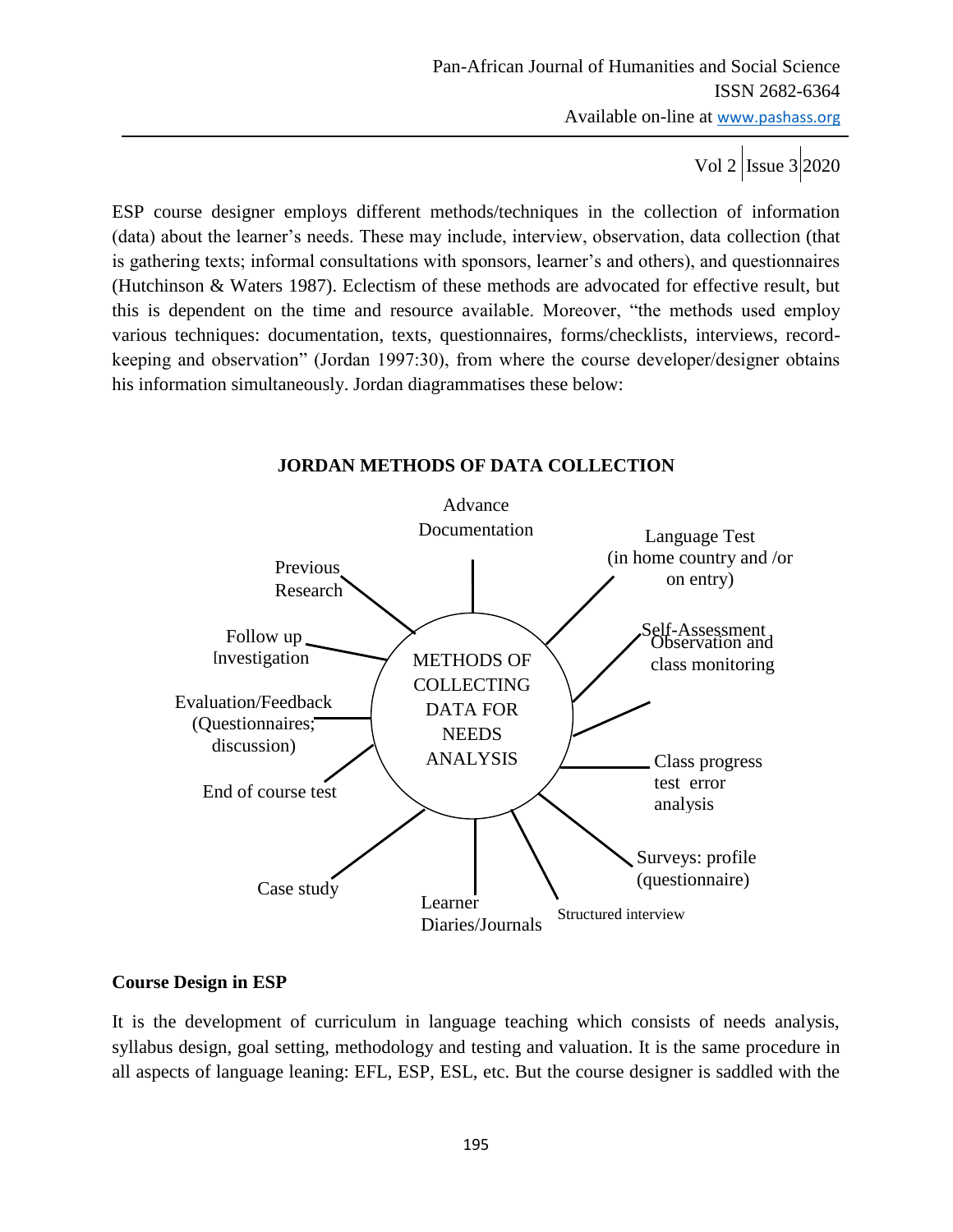Vol 2 Issue 3 2020

consciousness of knowing the particular needs of every unit of the language learning. Richards, thus, diagrammatises the procedure:



# **PROCEDURES OF ESP COURSE DESIGN**

## **a) Needs Analysis**

We have dwelled heavily previously that ESP accounts for the deferent and specifiable communicative needs of the learner, which influence the course development in ESP, to account for these varying needs. Needs analysis is the heart and soul of any course design. Thus, in English language teaching, according to Brinley, there two approaches to needs analysis: "narrow or product-oriented interpretation of needs whereby the learner"s needs are seen solely in terms of the language they will have to use in a particular communication situation" and "broad or process-oriented interpretation" which analyses needs in relation to the learning situation (1984: 65)

ESP course design is learner-centred, because the course designer or teacher involves the learner or accounts for the needs of the learner before designing a course for him. So, language teaching will be solely dependent on the readiness of the participants (the course designer or teacher and the learner) to interact and agree between them their goals of interaction, for effectiveness. However, this relationship will not be imposed on them rather, it has to be negotiated (Corder 1973:13).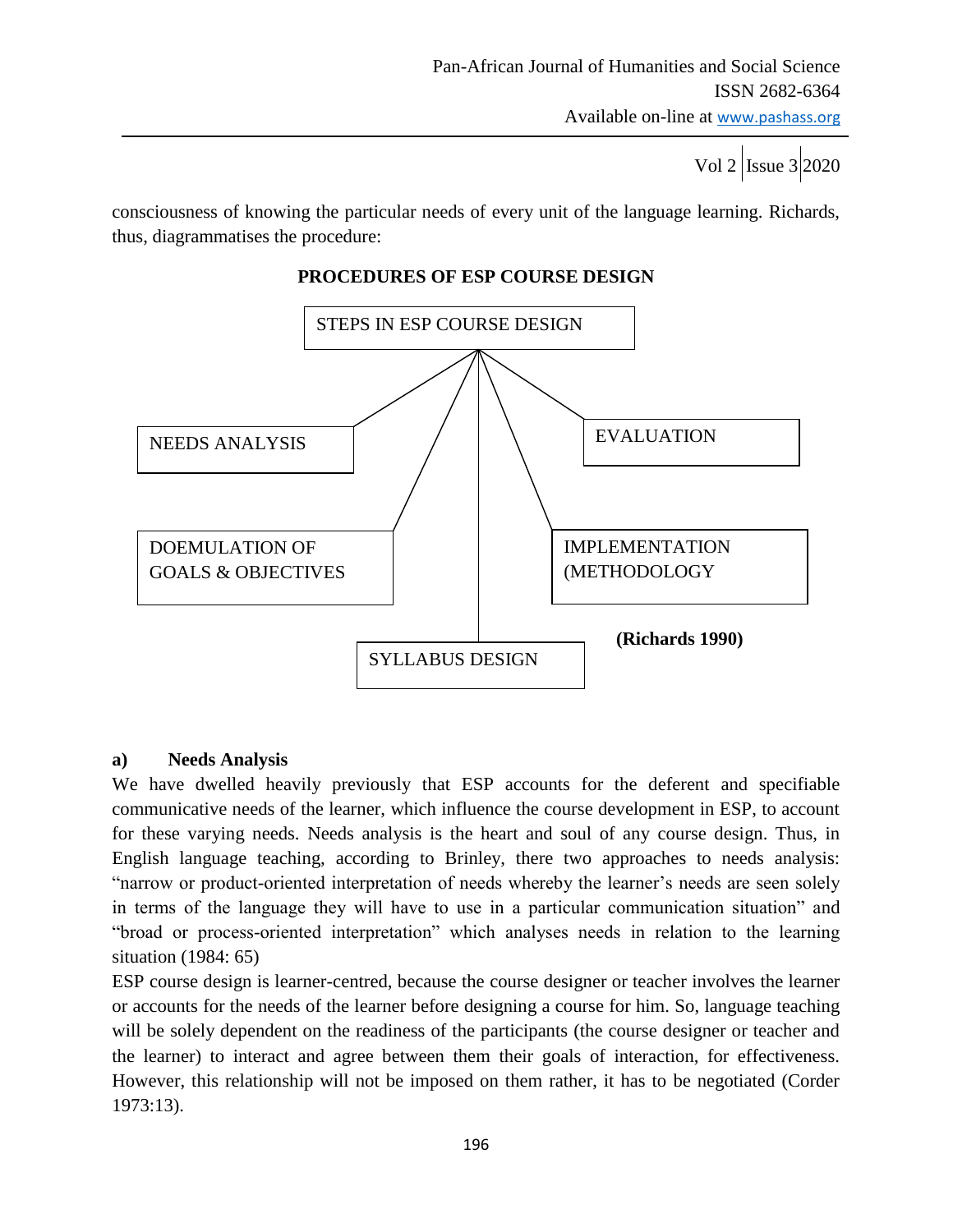## **Formulation of Goals and Objectives**

The course developer after analysing the needs, he will then specify the aims and objectives (that is, what is expected at the end of the course) of the teaching course (Umera-Okeke. 2005:48). So, at the end of the ESP course, the learner will be able achieve communicative competence; because communication is usually the emphasis, especially in ESP language learning situation. To achieve these goals/objectives, the ESP course designer is required to employ communicative syllabus which would help the ESP learner to "approximate more and more to the language use characteristic of the community whose language he is acquiring (Wilkins 1976:13). Some scholars are of the view that such expectation may be unnecessary, because the learner may not be interested in being a member of the language community, he is interested in merely to communicate with the language. In short, the goals/objectives should be geared towards achieving a competent communicator rather communicative competent speaker (of English).

## **Syllabus of Course Design**

At this point, the course developer interprets the information (or data collected) from the needs of the learner (needs analysis) and develop them into a syllabus or course. It is the conversion of those needs of the learner into syllabus content (Wilkins 1976: iv). Thus, syllabus is a compilation of expected goals which set out a plan on what to be learnt in a given course, and specifies the types of learners or the group of learner, the blow-by-blow learning processes (unit) and the period of time the learning is expected to take. Syllabus can take various forms, in so far as, it captures the intended goals and objectives and represents a particular theory or eclectitism of theories of language learning. With air finality, Robinson asserts that, "course design involves putting the theoretical decision about objectives and syllabus into a context" (1991:41)

## **Implementation**

After all the theoretical foundations and explorations in getting things done for effective ESP learning language situation, the onus now lies on the ESP teacher. This is the actual performance of the syllabus or course designed. The teacher is therefore saddled with the responsibility of implementing maximally syllabus designed for the ESP courses. And the teacher needs proper reinforcement to bring out the best in him, through training and retraining him and increased resources. Authorities or "sending" institutions should encourage "The process or task-based syllabus, the use of authentic texts, collaboration with the content teacher to creating and interpreting the syllabus" (Umera-Okeke 2005:52).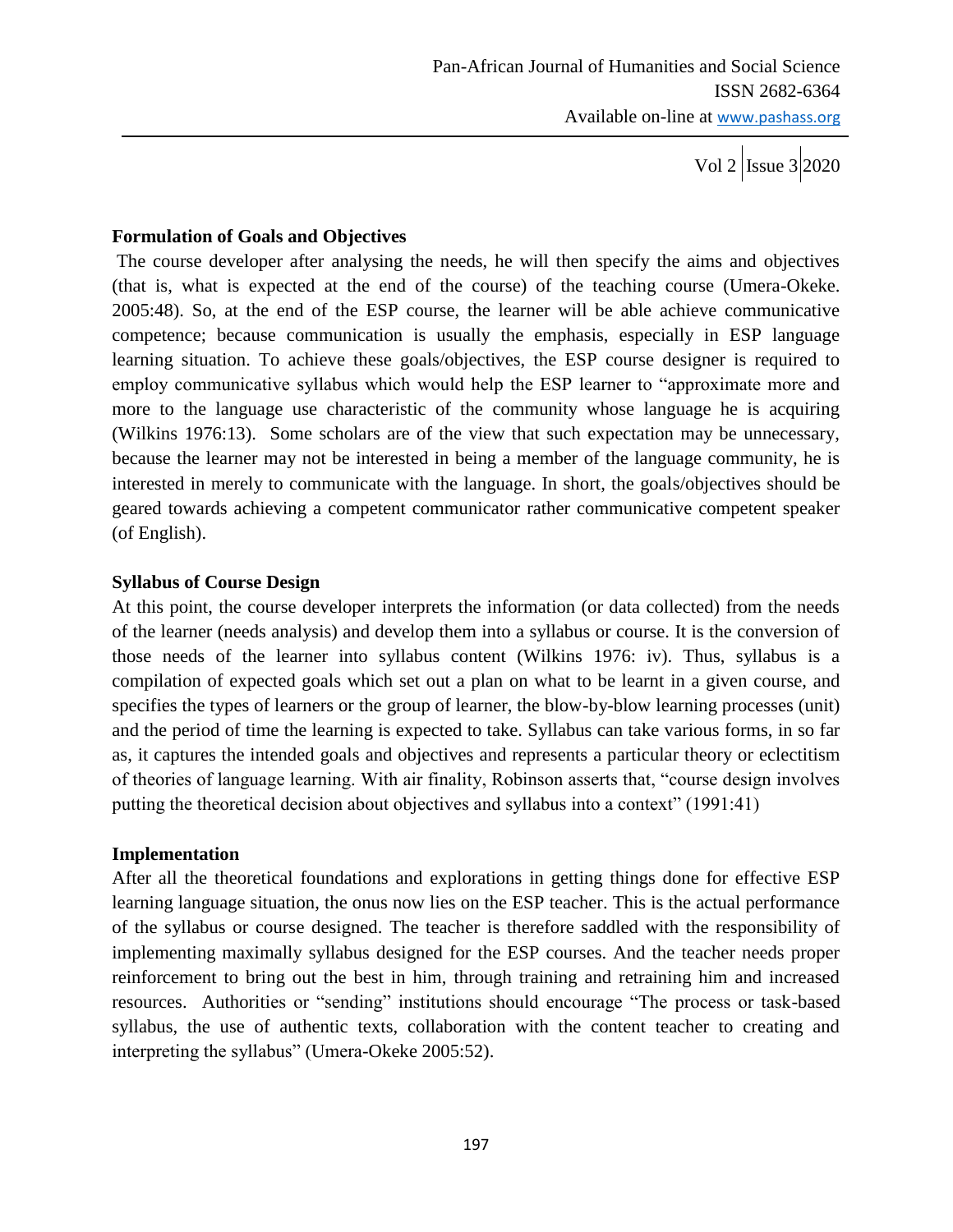Vol 2  $\vert$ Issue 3 2020

## **Evaluation**

It is the final steps in course design and the assessment of the syllabus. The teacher, at this point, is expected to measure the successes achieved after overall assessment of the syllabuspracticability or impracticability of the syllabus. Both the teacher and learner have relative confidence on syllabus because it is assumed that enough grounds have been covered. Thus, syllabus should be assessed or evaluated to find out the level of success achieved on the set goals and objectives in the implementation.

## **Conclusion**

Though ESP is an off-shoot of general English language Teaching (ELP); but its main thrust is on practical results or outcomes and effects on the learner; on his communicative abilities. It is quite obvious (now) that the interests of ESP have always been, and remain, with needs analysis, text analysis, and preparing learners to communicate effectively in the tasks prescribed by their study or work situated" (Dudley-Evans and St John 1998:1).

Inherently, language syllabus is selective in nature, but general English syllabus is usually after the language reality which the student has to contend with in the learning of English, this language reality or activity is to be discovered or speculated by the course designer; and it is the first step towards the needs analysis. As such, the main concern of every course designer is to discover the specific needs of the learner: "ESP is simply a narrowing of this (sic) spectrum" (Holmen 1996: 3-4):

> The ESP process of specialization should not result in the complete separation of one part of the language form another. One cannot simply hack off pieces of a language or of skills and then expect them to exist independently of anything else. Every discipline refers to others and each draws on the same reservoir of language. A science student who comes to grips (sic) with the past simple passive through the description of laboratory procedures is unlikely to lock that tense into that context for the rest of their English-speaking life.

## **References**

Auerbach, E.R. (1995) "The politics of the ESL classroom: Issues of power in pedagogical choices". in R. Tollefson (ed). *Power and in equality in language education*. Cambridge: C U P, 9-33.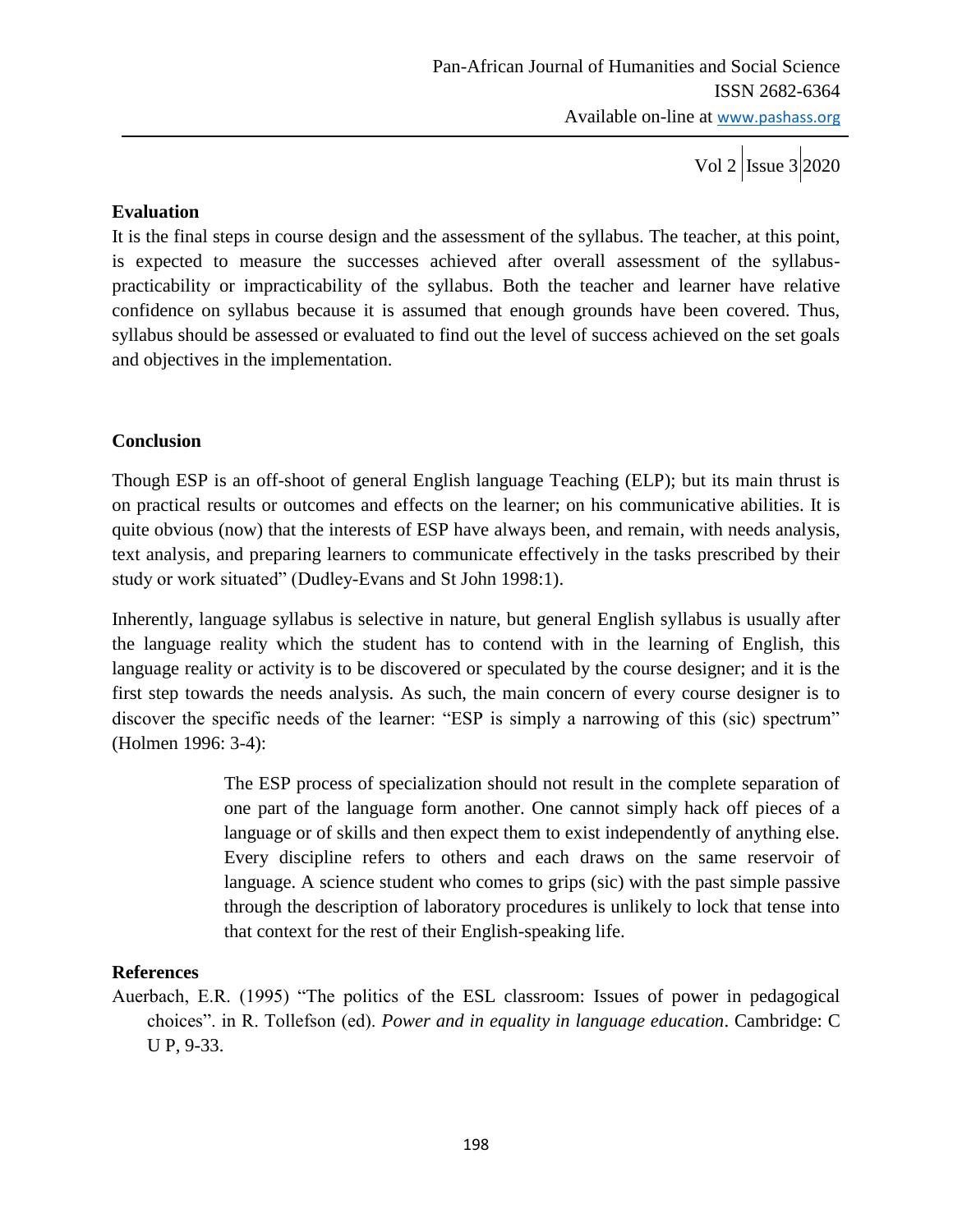- Babalola,. E.T.O. (2003). "ESP for specific purposes (ESP). on overview". in Oyeleye, "L. and Olateja, M. (eds). *Readings in language and literature*. Ile Ife: O A U. Press.
- Bastrukmen, H. (2006).*Ideas and options in English for specific purposes*. London: Lawrence Erlbaum Associates Publishers.
- …………... (2006). "Refining procedures: A needs analysis project at Kuwait University". *English teaching forum*, 36 (4), 2-9.
- …………... (2010). "Developing courses in English for specific purposes". Basingstoke: Palgrave Macmillan.
- Benesh, S. (2001). *Critical English for academic purposes: Theory, politics and practice*. Mahwah: Lawrence Erlbaum Associates, Publishers.
- Berwick, (1989). "Needs assessment in language programming: "From theory to practice" in Johnson, R.K. (ed). *The second language curriculum.* Cambridge: C U P, 48-62
- Brindley, G.P. (1989). "Needs analysis and objectives setting in the adult migrant education programme" *The role of needs analysis in adult ESL programme*" Sydney.
- Chambers, F. (1980). "A re-evaluation of needs analysis". *English for specific purposes journal*  1, 25-33.
- Corder, P. S. (1973). *Introducing applied linguistics*. Harmondsworth: Penguin.
- Evans, T. and St John, M.J. (1978). *Developments in English for specific purposes*. Cambridge: C U P.………………..(1983). *Learning purpose and language use*. Oxford: O U P.
- Holme, R. (1996). *ESP ideas*: ESSEX: Longman.
- Hortas, J.D. (1999). *English for specific purposes resource guide.* Oxford: O U P.
- Hutchinson, T. and Waters, A. (1987). *English for specific purposes: A learning-centred approach. New* York: C.U. P.
- Jasso-Aqillar, R. (1999). "Sources, methods and triangulation in needs analysis: A critical perspective in a case study of Waikiki hotel maids". In M Long (ed.) Second language needs analysis. C U P, 127-158.